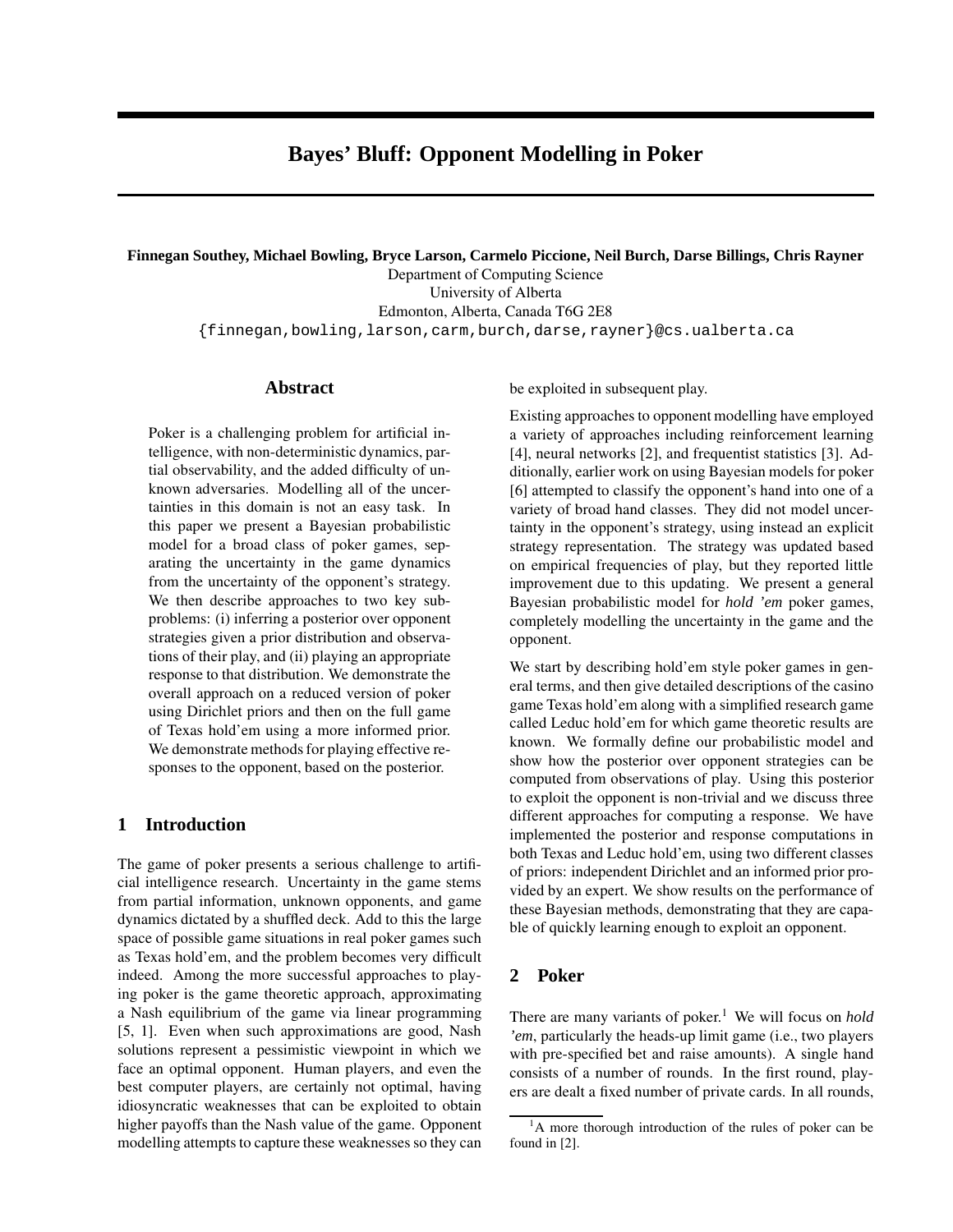

Figure 1: An example decision tree for a single *betting round* in poker with a two-bet maximum. Leaf nodes with open boxes continue to the next round, while closed boxes end the hand.

some fixed number (possibly zero) of shared, public *board* cards are revealed. The dealing and/or revealing of cards is followed by betting. The betting involves alternating decisions, where each player can either *fold* (f), *call* (c), or *raise* (r). If a player folds, the hand ends and the other player wins the *pot*. If a player calls, they place into the pot an amount to match what the other player has already placed in the pot (possibly nothing). If a player raises, they match the other player's total and then put in an additional fixed amount. The players alternate until a player folds, ending the hand, or a player calls (as long as the call is not the first action of the round), continuing the hand to the next round.

There is a limit on the number of raises (or bets) per round, so the betting sequence has a finite length. An example decision tree for a single round of betting with a two-bet maximum is shown in Figure 1. Since folding when both players have equal money in the pot is dominated by the call action, we do not include this action in the tree. If neither player folds before the final betting round is over, a *showdown* occurs. The players reveal their private cards and the player who can make the strongest poker hand with a combination of their private cards and the public board cards wins the pot.

Many games can be constructed with this simple format for both analysis (*e.g.*, Kuhn poker [7] and Rhode Island hold'em [9]) and human play. We focus on the commonly played variant, Texas hold 'em, along with a simplified and more tractable game we constructed called Leduc hold 'em.

**Texas Hold 'Em.** The most common format for hold 'em is "Texas Hold'em", which is used to determine the human world champion and is widely considered the most strategically complex variant. A standard 52-card deck is used. There are four betting rounds. In the first round, the players are dealt two private cards. In the second round (or *flop*), three board cards are revealed. In the third round (*turn*) and fourth round (*river*), a single board card is revealed. We use a four-bet maximum, with fixed raise amounts of 10 units in the first two rounds and 20 units in the final two rounds. Finally, *blind bets* are used to start the first round. The first player begins the hand with 5 units in the pot and the second player with 10 units.

**Leduc Hold 'Em.** We have also constructed a smaller version of hold 'em, which seeks to retain the strategic elements of the large game while keeping the size of the game tractable. In Leduc hold 'em, the deck consists of two suits with three cards in each suit. There are two rounds. In the first round a single private card is dealt to each player. In the second round a single board card is revealed. There is a two-bet maximum, with raise amounts of 2 and 4 in the first and second round, respectively. Both players start the first round with 1 already in the pot.

**Challenges.** The challenges introduced by poker are many. The game involves a number of forms of uncertainty, including stochastic dynamics from a shuffled deck, imperfect information due to the opponent's private cards, and, finally, an unknown opponent. These uncertainties are individually difficult and together the difficulties only escalate. A related challenge is the problem of folded hands, which amount to partial observations of the opponent's decisionmaking contexts. This has created serious problems for some opponent modelling approaches and our Bayesian approach will shed some light on the additional challenge that fold data imposes. A third key challenge is the high variance of payoffs, also known as *luck*. This makes it difficult for a program to even assess its performance over short periods of time. To aggravate this difficulty, play against human opponents is necessarily limited. If no more than two or three hundred hands are to be played in total, opponent modelling must be effective using only very small amounts of data. Finally, Texas hold'em is a very large game. It has on the order of  $10^{18}$  states [1], which makes even straightforward calculations, such as best response, non-trivial.

# **3 Modelling the Opponent**

We will now describe our probabilistic model for poker. In all of the following discussion, we will assume that Player 1 (P1) is modelling its opponent, Player 2 (P2), and that all incomplete observations due to folding are from P1's perspective.

#### **3.1 Strategies**

In game theoretic terms, a player makes decisions at *information sets*. In poker, information sets consist of the actions taken by all players so far, the public cards revealed so far, and the player's own private cards. A *behaviour strategy* specifies a distribution over the possible actions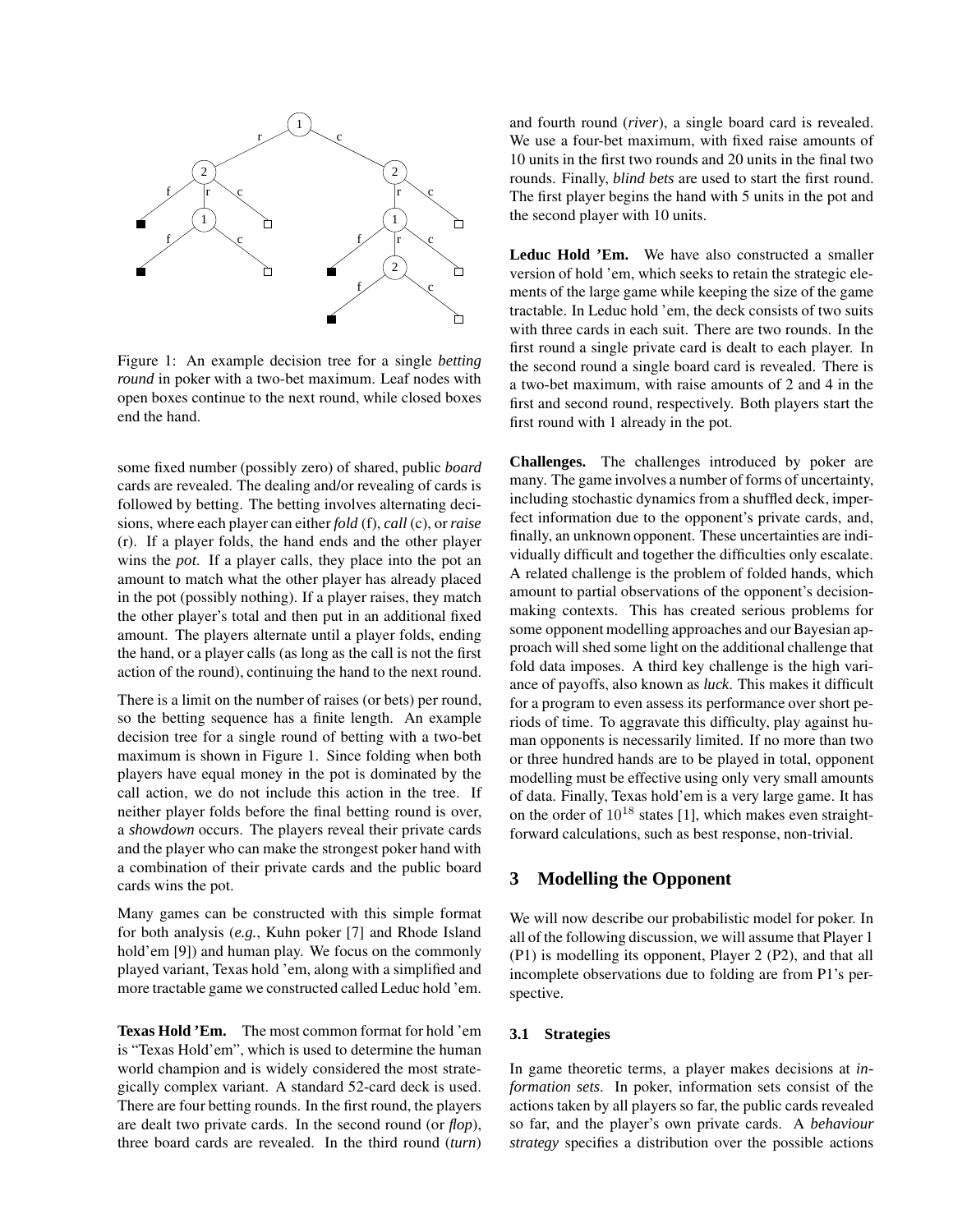for every information set of that player. Leaving aside the precise form of these distributions for now, we denote P1's complete strategy by  $\alpha$  and P2's by  $\beta$ .

We make the following simplifying assumptions regarding the player strategies. First, P2's strategy is stationary. This is an unrealistic assumption but modelling stationary opponents in full-scale poker is still an open problem. Even the most successful approaches make the same assumption or use simple methods such as decaying histories to accommodate opponent drift. However, we believe this framework can be naturally extended to dynamic opponents by constructing priors that explicitly model changes in opponent strategy. The second assumption is that the players' strategies are independent. More formally,  $P(\alpha, \beta) =$  $P(\alpha)P(\beta)$ . This assumption, implied by the stationarity, is also unrealistic. Hower, modelling opponents that learn, and effectively deceiving them, is a difficult task even in very small games and we defer such efforts until we are sure of effective stationary opponent modelling. Finally, we assume the deck is uniformly distributed, *i.e.*, the game is fair. These assumptions imply that all hands are i.i.d. given the strategies of the players.

#### **3.2 Hands**

The following notation is used for hand information. We consider a hand,  $H$ , with  $k$  decisions by each player. Each hand, as observed by an oracle with perfect information, is a tuple  $H = (C, D, R_{1:k}, A_{1:k}, B_{1:k})$  where,

- $C$  and  $D$  denote P1 and P2's private cards,
- $R_i$  is the set (possibly empty) of public cards dealt before either player makes their ith decision, and
- $A_i$  and  $B_i$  denote P1 and P2's *i*th decisions (fold, call or raise).

We can model any limit hold'em style poker with these variables. A hand runs to at most  $k$  decisions. The fact that particular hands may have fewer real decisions (*e.g.*, a player may call and end the current betting round, or fold and end the hand) can be handled by padding the decisions with specific values (*e.g.*, once a player has folded all subsequent decisions by both players are assumed to be folds). Probabilities in the players' strategies for these padding decisions are forced to 1. Furthermore, the public cards for a decision point  $(R<sub>i</sub>)$  can be the empty set, so that multiple decisions constituting a single betting round can occur between revealed public cards. These special cases are quite straightforward and allow us to model the variable length hands found in real games with fixed length tuples.

#### **3.3 Probability of Observations**

Suppose a hand is fully observed, *i.e.*, a showdown occurs. The probability of a particular showdown hand  $H_s$  occurring given the opponent's strategy is, <sup>2</sup>

$$
P(H_s|\beta)
$$
  
=  $P(C, D, R_{1:k}, A_{1:k}, B_{1:k}|\beta)$   
=  $P(D|C)P(C)\prod_{i=1}^k [P(B_i|D, R_{1:i}, A_{1:i}, B_{1:i-1}, \beta)$   
 $P(A_i|C, R_{1:i}, A_{1:i-1}, B_{1:i-1})$   
 $P(R_i|C, D, R_{1:i-1})]$   
=  $P(D|C)P(C)\prod_{i=1}^k [\alpha_{Y_i, C, A_i} \beta_{Z_i, D, B_i}$   
 $P(\text{Rowcards} \prod_{i=1}^k \alpha_{Y_i, C, A_i} \beta_{Z_i, D, B_i})$   
 $\propto \prod_{i=1}^k \beta_{Z_i, D, B_i},$ 

where for notational convenience, we separate the information sets for P1 (P2) into its public part  $Y_i$  ( $Z_i$ ) and its private part  $C(D)$ . So,

$$
Y_i = (R_{1:i}, A_{1:i-1}, B_{1:i-1})
$$
  

$$
Z_i = (R_{1:i}, A_{1:i}, B_{1:i-1}).
$$

In addition,  $\alpha_{Y_i, C, A_i}$  is the probability of taking action  $A_i$ in the information set  $(Y_i, C)$ , dictated by P1's strategy, α. A similar interpretation applies to the subscripted  $β$ .  $p_{\text{showcards}}$  is a constant that depends only on the number of cards dealt to players and the number of public cards revealed. This simplification is possible because the deck has uniform distribution and the number of cards revealed is the same for all showdowns. Notice that the final unnormalized probability depends only on  $\beta$ .

Now consider a hand where either player folds. In this case, we do not observe P2's private cards, D. We must marginalize away this hidden variable by summing over all possible sets of cards P2 could hold.

<sup>&</sup>lt;sup>2</sup>Strictly speaking, this should be  $P(H|\alpha, \beta)$  but we drop the conditioning on  $\alpha$  here and elsewhere to simplify the notation.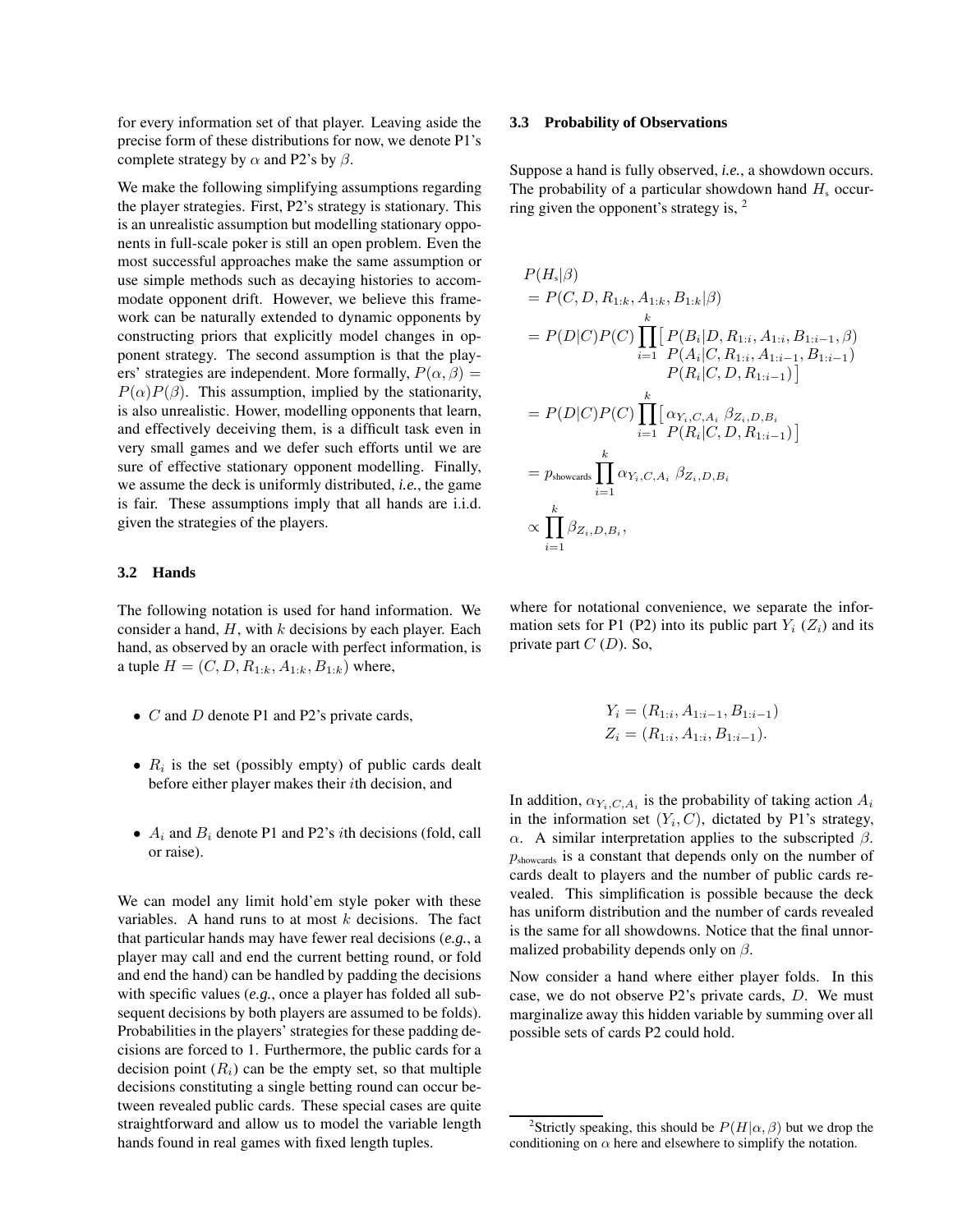The probability of a particular fold hand  $H_f$  occurring is,

$$
P(H_i|\beta)
$$
  
=  $P(C, R_{1:k}, A_{1:k}, B_{1:k}|\beta)$   
=  $P(C) \sum_{D} P(D|C) \prod_{i=1}^{k} [P(B_i|D, R_{1:i}, A_{1:i}, B_{1:i-1}, \beta)$   
 $P(A_i|C, R_{1:i}, A_{1:i-1}, B_{1:i-1})$   
 $P(R_i|C, D, R_{1:i-1})]$   
=  $p_{\text{foldcards}}(H_i) \left[ \prod_{i=1}^{k} \alpha_{Y_i, C, A_i} \right] \sum_{D'} \prod_{i=1}^{k} \beta_{Z_i, D', B_i}$   
 $\propto \sum_{D'} \prod_{i=1}^{k} \beta_{Z_i, D', B_i}$ 

where  $D'$  are sets of cards that P2 could hold given the observed C and R (*i.e.*, all sets D that do not intersect with  $C \cup R$ ), and  $p_{\text{foldcards}}(H_f)$  is a function that depends only on the number of cards dealt to the players and the number of public cards revealed before the hand ended. It does not depend on the specific cards dealt or the players' strategies. Again, the unnormalized probability depends only on  $\beta$ .

#### **3.4 Posterior Distribution Over Opponent Strategies**

Given a set  $\mathcal{O} = \mathcal{O}_s \cup \mathcal{O}_f$  of observations, where  $\mathcal{O}_s$  are the observations of hands that led to showdowns and  $\mathcal{O}_f$  are the observations of hands that led to folds, we wish to compute the posterior distribution over the space of opponent strategies. A simple application of Bayes' rule gives us,

$$
P(\beta|\mathcal{O}) = \frac{P(\mathcal{O}|\beta)P(\beta)}{P(\mathcal{O})}
$$
  
= 
$$
\frac{P(\beta)}{P(\mathcal{O})} \prod_{H_s \in \mathcal{O}_s} P(H_s|\beta) \prod_{H_f \in \mathcal{O}_f} P(H_f|\beta)
$$
  

$$
\propto P(\beta) \prod_{H_s \in \mathcal{O}_s} P(H_s|\beta) \prod_{H_f \in \mathcal{O}_f} P(H_f|\beta)
$$

## **4 Responding to the Opponent**

Given a posterior distribution over the opponent's strategy space, the question of how to compute an appropriate response remains. We present several options with varying computational burdens. In all cases we compute a response at the beginning of the hand and play it for the entire hand.

#### **4.1 Bayesian Best Response**

The fully Bayesian answer to this question is to compute the best response to the entire distribution. We will call this the *Bayesian Best Response* (BBR). The objective here is to maximize the expected value over all possible hands and opponent strategies, given our past observations of hands. We start with a simple objective,

$$
\alpha^{\text{BBR}} = \underset{\alpha}{\operatorname{argmax}} E_{H|\mathcal{O}} V(H)
$$
  
\n
$$
= \underset{\alpha}{\operatorname{argmax}} \sum_{H \in \mathcal{H}} V(H) P(H|\mathcal{O}, \alpha)
$$
  
\n
$$
= \underset{\alpha}{\operatorname{argmax}} \sum_{H \in \mathcal{H}} V(H) \int_{\beta} P(H|\alpha, \beta, \mathcal{O}) P(\beta|\mathcal{O})
$$
  
\n
$$
= \underset{\alpha}{\operatorname{argmax}} \sum_{H \in \mathcal{H}} V(H) \int_{\beta} P(H|\alpha, \beta, \mathcal{O}) P(\mathcal{O}|\beta) P(\beta)
$$
  
\n
$$
= \underset{\alpha}{\operatorname{argmax}} \sum_{H \in \mathcal{H}} V(H) \int_{\beta} \left[ P(H|\alpha, \beta, \mathcal{O}) P(\beta) \right]
$$
  
\n
$$
\prod_{H_s \in \mathcal{O}_s} \prod_{i=1}^{K} \beta_{Z_i, D, B_i}
$$
  
\n
$$
\prod_{H_f \in \mathcal{O}_f} \sum_{D'} \prod_{i=1}^{K} \beta_{Z_i, D, B_i} \right]
$$

where  $H$  is the set of all possible perfectly observed hands (in effect, the set of all hands that could be played). Although not immediately obvious from the equation above, one algorithm for computing Bayesian best response is a form of Expectimax [8], which we will now describe.

Begin by constructing the tree of possible observations in the order they would be observed by P1, including P1's cards, public cards, P2's actions, and P1's actions. At the bottom of the tree will be an enumeration of P2's cards for both showdown and fold outcomes. We can backup values to the root of the tree while computing the best response strategy. For a leaf node the value should be the payoff to P1 multiplied by the probability of P2's actions reaching this leaf given the posterior distribution over strategies. For an internal node, calculate the value from its children based on the type of node. For a P2 action node or a public card node, the value is the sum of the children's values. For a P1 action node, the value is the maximum of its children's values, and the best-response strategy assigns probability one to the action that leads to the maximal child for that node's information set. Repeat until every node has been assigned a value, which implies that every P1 information set has been assigned an action. More formally Expectimax computes the following value for the root of the tree,

$$
\sum_{R_1} \max_{A_1} \sum_{B_1} \cdots \sum_{R_k} \max_{A_k} \sum_{B_k} \sum_{D} V(H)
$$

$$
\int_{\beta} \prod_{i=1}^k \beta_{Z_i, D, B_i} P(\mathcal{O}|\beta) P(\beta)
$$

This corresponds to Expectimax, with the posterior inducing a probability distribution over actions at P2's action nodes.

It now remains to prove that this version of Expectimax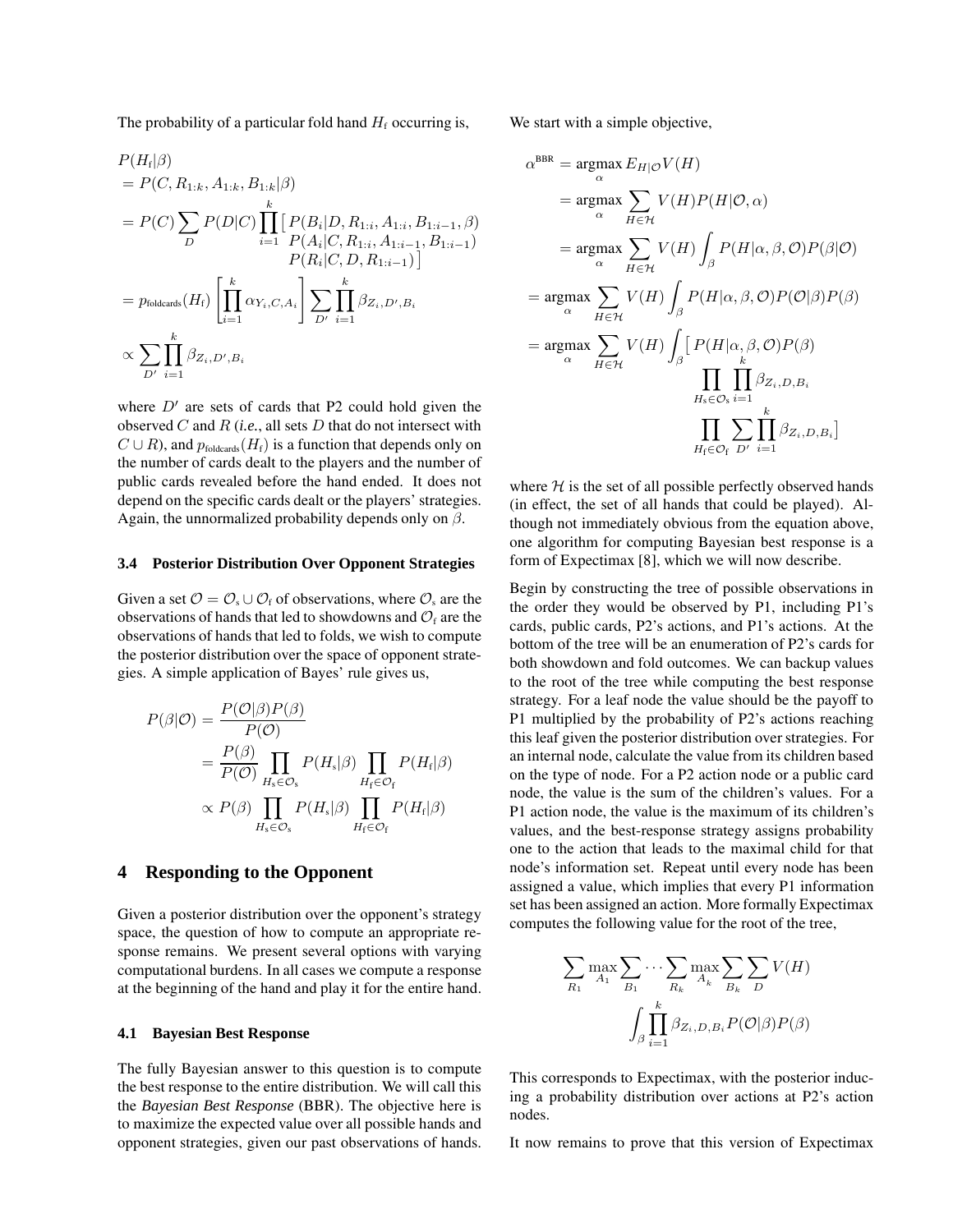computes the BBR. This will be done by showing that,

$$
\max_{\alpha} \sum_{H \in \mathcal{H}} V(H) \int_{\beta} P(H|\alpha, \beta, \mathcal{O}) P(\mathcal{O}|\beta) P(\beta)
$$
  

$$
\leq \sum_{R_1} \max_{A_1} \sum_{B_1} \cdots \sum_{R_k} \max_{A_k} \sum_{B_k} \sum_{D} V(H)
$$
  

$$
\int_{\beta} \prod_{i=1}^{k} \beta_{Z_i, D, B_i} P(\mathcal{O}|\beta) P(\beta)
$$

First we rewrite  $\max_{\alpha} \sum_{H}$  as,

$$
\max_{\alpha(1)} \cdots \max_{\alpha(k)} \sum_{R_1} \sum_{A_1} \sum_{B_1} \cdots \sum_{R_k} \sum_{A_k} \sum_{B_k} \sum_{D},
$$

where  $\max_{\alpha(i)}$  is a max over the set of all parameters in  $\alpha$  that govern the *i*th decision. Then, because  $\max_x \sum_y f(x,y) \leq \sum_y \max_x f(x,y)$ , we get,

$$
\max_{\alpha(1)} \dots \max_{\alpha(k)} \sum_{R_1} \sum_{A_1} \sum_{B_1} \dots \sum_{R_k} \sum_{A_k} \sum_{B_k} \sum_{D}
$$
\n
$$
\leq \max_{\alpha(2)} \dots \max_{\alpha(k)} \sum_{R_1} \max_{\alpha(1)} \sum_{A_1} \sum_{B_1} \dots \sum_{R_k} \sum_{A_k} \sum_{B_k} \sum_{D}
$$
\n
$$
\leq \sum_{R_1} \max_{\alpha(1)} \sum_{A_1} \sum_{B_1} \dots \sum_{R_k} \max_{\alpha(k)} \sum_{A_k} \sum_{B_k} \sum_{D}
$$

Second, we note that,

$$
\int_{\beta} P(H|\alpha, \beta, \mathcal{O}) P(\mathcal{O}|\beta) P(\beta)
$$

$$
\propto \prod_{i=1}^{k} \alpha_{Y_i, C, A_i} \int_{\beta} \prod_{i=1}^{k} \beta_{Z_i, D, B_i}
$$

We can distribute parameters from  $\alpha$  to obtain,

$$
\sum_{R_1} \max_{\alpha(1)} \sum_{A_1} \alpha_{Y_1, C, A_1} \sum_{B_1} \cdots
$$
\n
$$
\sum_{R_k} \max_{\alpha(k)} \sum_{A_k} \alpha_{Y_k, C, A_k} \sum_{B_k} \sum_{D}
$$
\n
$$
\int_{\beta} \prod_{i=1}^k \beta_{Z_i, D, B_i} P(\mathcal{O}|\beta) P(\beta)
$$
\n
$$
= \sum_{R_1} \max_{A_1} \sum_{B_1} \cdots \sum_{R_k} \max_{A_k} \sum_{B_k} \sum_{D}
$$
\n
$$
\int_{\beta} \prod_{i=1}^k \beta_{Z_i, D, B_i} P(\mathcal{O}|\beta) P(\beta),
$$

which is the Expectimax algorithm. This last step is possible because parameters in  $\alpha$  must sum to one over all possible actions at a given information set. The maximizing parameter setting is to take the highest-valued action with probability 1.

Computing the integral over opponent strategies depends on the form of the prior but is difficult in any event. For Dirichlet priors (see Section 5), it is possible to compute the posterior exactly but the calculation is expensive except for small games with relatively few observations. This makes the exact BBR an ideal goal rather than a practical approach. For real play, we must consider approximations to BBR.

One straightforward approach to approximating BBR is to approximate the integral over opponent strategies by importance sampling using the prior as the proposal distribution:

$$
\int_{\beta} P(H|\alpha, \beta, \mathcal{O}) P(\mathcal{O}|\beta) P(\beta) \approx \sum_{\tilde{\beta}} P(H|\alpha, \tilde{\beta}, \mathcal{O}) P(\mathcal{O}|\tilde{\beta})
$$

where the  $\tilde{\beta}$  are sampled from the prior,  $\tilde{\beta} \sim P(\beta)$ . More effective Monte Carlo techniques might be possible, depending on the prior used.

Note that  $P(\mathcal{O}|\tilde{\beta})$  need only be computed once for each  $\tilde{\beta}$ , while the much smaller computation  $P(H|\alpha, \tilde{\beta}, \mathcal{O})$  must be computed for every possible hand. The running time of computing the posterior for a strategy sample scales linearly in the number of samples used in the approximation and the update is constant time for each hand played. This tractability facilitates other approximate response techniques.

#### **4.2 Max A Posteriori Response**

An alternate goal to BBR is to find the *max a posteriori* (MAP) strategy of the opponent and compute a best response to that strategy. Computing a true MAP strategy for the opponent is also hard, so it is more practical to approximate this approach by sampling a set of strategies from the prior and finding the most probable amongst that set. This sampled strategy is taken to be an estimate of a MAP strategy and a best response to it is computed and played. MAP is potentially dangerous for two reasons. First, if the distribution is multimodal, a best response to any single mode may be suboptimal. Second, repeatedly playing any single strategy may never fully explore the opponent's strategy.

#### **4.3 Thompson's Response**

A potentially more robust alternative to MAP is to sample a strategy from the posterior distribution and play a best response to that strategy. As with BBR and MAP, sampling the posterior directly may be difficult. Again we can use importance sampling, but in a slightly different way. We sample a set of opponent strategies from the prior, compute their posterior probabilities, and then sample one strategy according to those probabilities.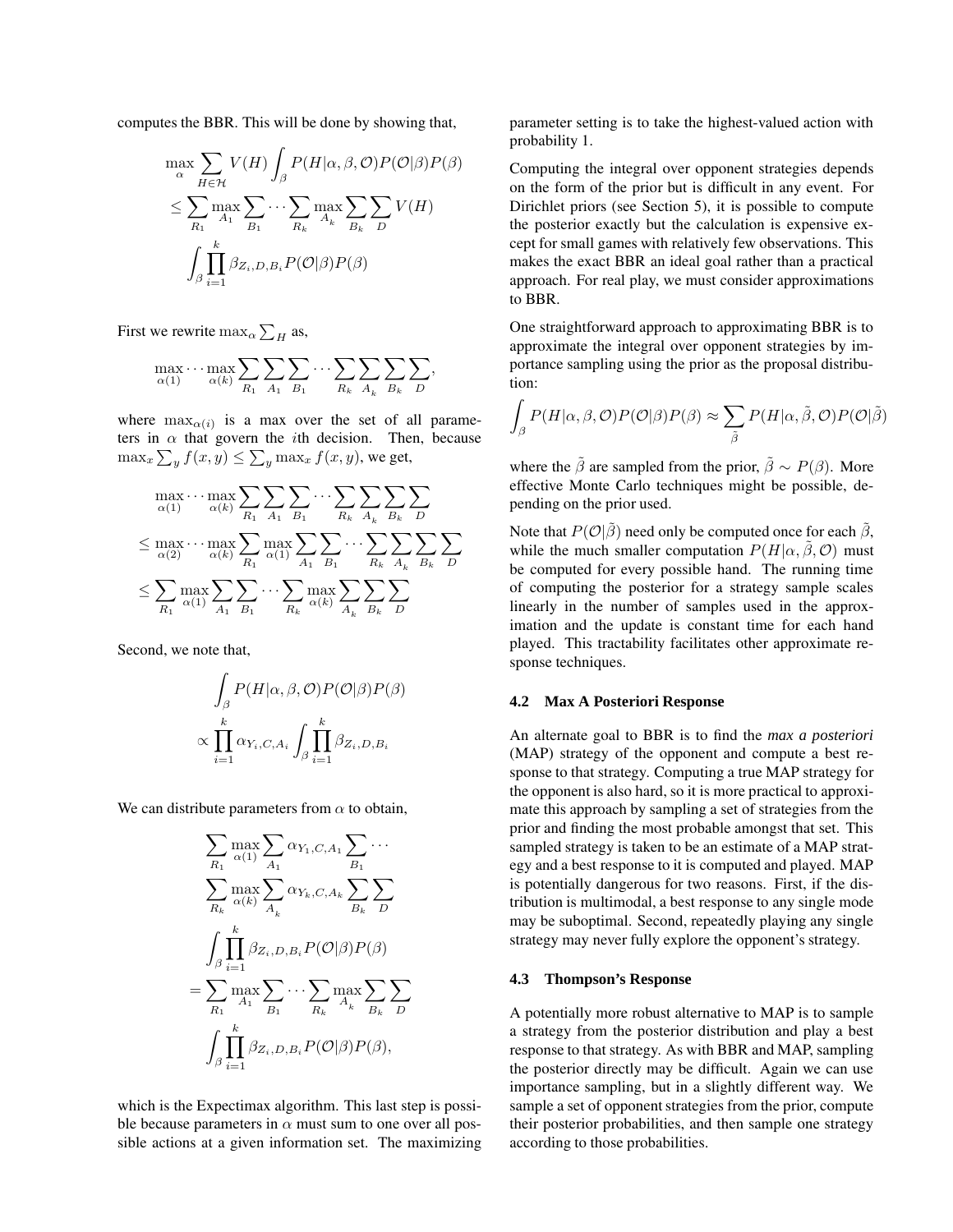$$
P(i) = \frac{P(\tilde{\beta}_i|H, \mathcal{O})}{\sum_j P(\tilde{\beta}_j|H, \mathcal{O})}
$$

This was first proposed by Thompson [10]. Thompson's has some probability of playing a best-response to any nonzero probability opponent strategy and so offers more robust exploration.

# **5 Priors**

As with all Bayesian approaches, the resulting performance and efficiency depends on the choice of prior. Obviously the prior should capture our beliefs about the strategy of our opponent. The form of the prior also determines the tractability of (i) computing the posterior, and (ii) responding with the model. As the two games of hold 'em are considerably different in size, we explore two different priors.

**Independent Dirichlet.** The game of Leduc hold 'em is sufficiently small that we can have a fully parameterized model, with well-defined priors at every information set. Dirichlet distributions offer a simple prior for multinomials, which is a natural description for action probabilities. Any strategy (in behavioural form) specifies a multinomial distribution over legal actions for every information set. Our prior over strategies, which we will refer to as an *independent Dirichlet prior*, consists of independent Dirichlet distributions for each information set. We are using Dirichlet $(2, 2, 2)$  distributions, whose mode is the multinomial  $(1/3, 1/3, 1/3)$  over fold, call, and raise.

**Informed.** In the Texas hold 'em game, priors with independent distributions for each information set are both intractable and ineffective. The size of the game virtually guarantees that one will never see the same information set twice. Any useful inference must be across information sets and the prior must encode how the opponent's decisions at information sets are likely to be correlated. We therefore employ an expert defined prior that we will refer to as an *informed prior*.

The informed prior is based on a ten dimensional recursive model. That is, by specifying values for two sets of five intuitive parameters (one set for each player), a complete strategy is defined. Table 1 summarizes the expert defined meaning of these five parameters. From the modelling perspective, we can simply consider this expert abstraction to provide us with a mapping from some low-dimensional parameter space to the space of all strategies. By defining a density over this parameter space, the mapping specifies a resulting density over behaviour strategies, which serves as our prior. In this paper we use an independent Gaussian distribution over the parameter space with means and variances chosen by a domain expert. We omit further details

Table 1: The five parameter types in the informed prior parameter space. A corresponding set of five are required to specify the opponent's model of how we play.

| <b>Parameter</b> | <b>Description</b>                                  |
|------------------|-----------------------------------------------------|
| $r_0$            | Fraction of opponent's strength dis-                |
|                  | tribution that must be exceeded to                  |
|                  | raise after \$0 bets $(i.e., to initiate)$          |
|                  | betting).                                           |
| r <sub>1</sub>   | Fraction of opponent's strength dis-                |
|                  | tribution that must be exceeded to                  |
|                  | raise after $>$ \$0 bets ( <i>i.e.</i> , to raise). |
| h                | Fraction of the game-theoretic op-                  |
|                  | timal bluff frequency.                              |
|                  | Fraction of the game-theoretic op-                  |
|                  | timal fold frequency.                               |
|                  | Trap or slow-play frequency.                        |

of this model because it is not the intended contribution of this paper but rather a means to demonstrate our approach on the large game of Texas hold'em.

# **6 Experimental Setup**

We tested our approach on both Leduc hold'em with the Dirichlet prior and Texas hold'em with the informed prior. For the Bayesian methods, we used all three responses (BBR, MAP, and Thompson's) on Leduc and the Thompson's response for Texas (BBR has not been implemented for Texas and MAP's behaviour is very similar to Thompson's, as we will describe below). For all Bayesian methods, 1000 strategies were sampled from the prior at the beginning of each trial and used throughout the trial.

We have several players for our study. *Opti* is a Nash (or minimax) strategy for the game. In the case of Leduc, this has been computed exactly. We also sampled opponents from our priors in both Leduc and Texas, which we will refer to as *Priors*. In the experiments shown, a new opponent was sampled for each trial (200 hands), so results are averaged over many samples from the priors. Both Priors and Opti are static players. Finally, for state-of-the-art opponent modelling, we used *Frequentist*, (also known as *Vexbot*) described fully in [3] and implemented for Leduc.

All experiments consisted of running two players against each other for two hundred hands per trial and recording the *bankroll* (accumulated winnings/losses) at each hand. These results were averaged over multiple trials (1000 trials for all Leduc experiments and 280 trials for the Texas experiments). We present two kinds of plots. The first is simply average bankroll per number of hands played. A straight line on such a plot indicates a constant winning rate. The second is the average winning rate per number of hands played (*i.e.*, the first derivative of the aver-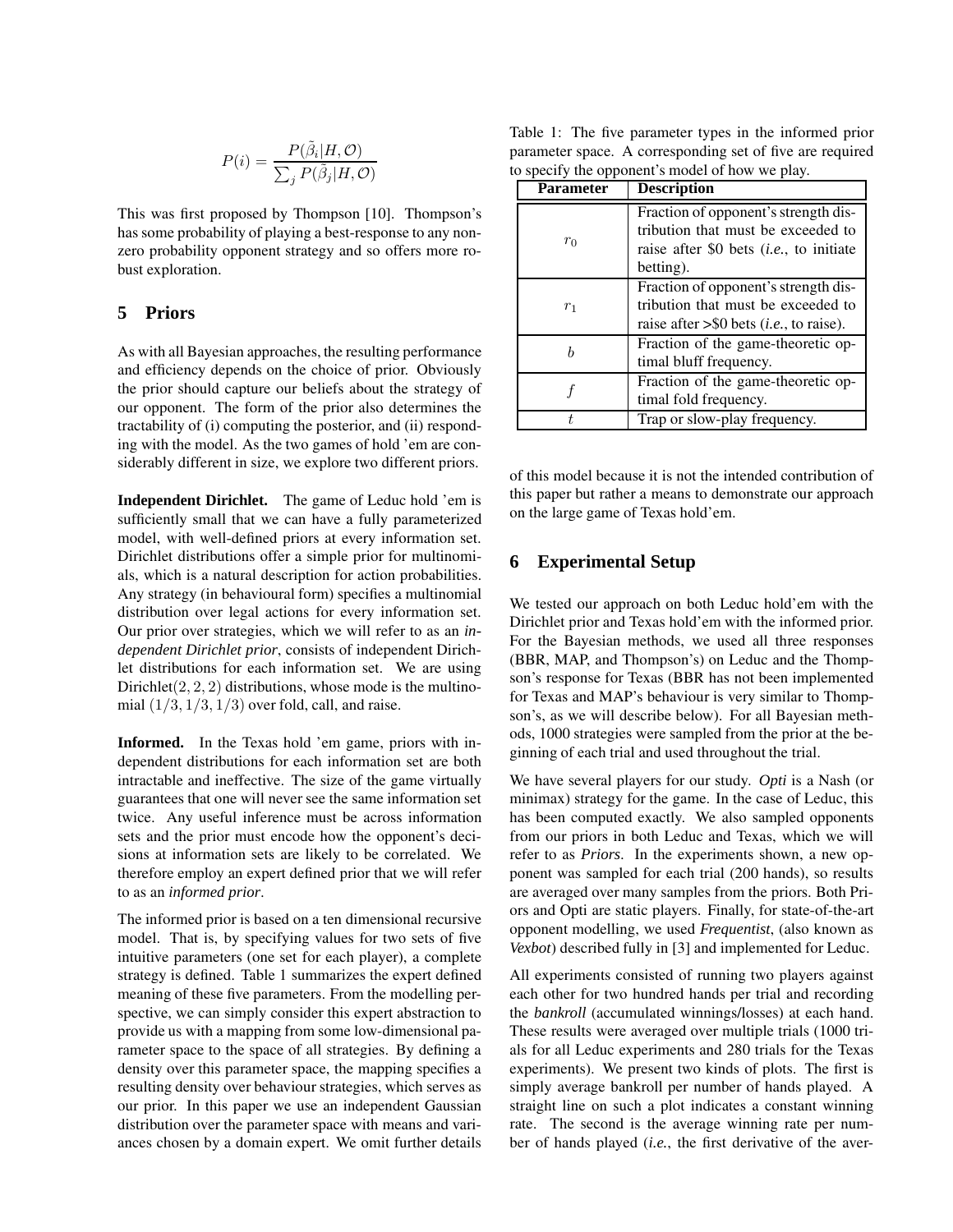

Figure 2: Leduc hold'em: Avg. Bankroll per hands played for BBR, MAP, Thompson's, Opti, and Frequentist vs. Priors.

age bankroll). This allows one to see the effects of learning more directly, since positive changes in slope indicate improved exploitation of the opponent. Note that winning rates for small numbers of hands are very noisy, so it is difficult to interpret the early results. All results are expressed in raw pot units (*e.g.*, bets in the first and second rounds of Leduc are 2 and 4 units respectively).

#### **7 Results**

#### **7.1 Leduc Hold'em**

Figures 2 and 3 show the average bankroll and average winning rate for Leduc against opponents sampled from the prior (a new opponent each trial). For such an opponent, we can compute a best response, which represents the best possible exploitation of the opponent. In complement, the Opti strategy shows the most conservative play by assuming that the opponent plays perfectly and making no attempt to exploit any possible weakness. This nicely bounds our results in these plots. Results are given for Best Response, BBR, MAP, Thompson's, Opti, and Frequentist.

As we would expect, the Bayesian players do well against opponents drawn from their prior, with little difference between the three response types in terms of bankroll. The winning rates show that MAP and Thompson's converge within the first ten hands, whereas BBR is more erratic and takes longer to converge. The uninformed Frequentist is clearly behind. The independent Dirichlet prior is very broad, admitting a wide variety of opponents. It is encouraging that the Bayesian approach is able to exploit even this weak information to achieve a better result. However, it is unfair to make strong judgements on the basis of these results since, in general, playing versus its prior is the best possible scenario for the Bayesian approach.



Figure 3: Leduc hold'em: Avg. Winning Rate per hands played for BBR, MAP, Thompson's, Opti, and Frequentist vs. Priors.

Figures 4 and 5 show bankroll and winning rate results for BBR, MAP, Thompson's, Opti, and Frequentist versus Opti on Leduc hold'em. Note that, on average, a positive bankroll again Opti is impossible, although sample variance allows for it in our experiments. From these plots we can see that the three Bayesian approaches behave very similarly. This is due to the fact that the posterior distribution over our sample of strategies concentrates very rapidly on a single strategy. Within less than 20 hands, one strategy dominates the rest. This means that the three responses become very similar (Thompson's is almost certain to pick the MAP strategy, and BBR puts most of its weight on the MAP strategy). Larger sample sizes would mitigate this effect. The winning rate graphs also show little difference between the three Bayesian players.

Frequentist performs slightly worse than the Bayes approaches. The key problem with it is that it can form models of the opponent that are not consistent with any behavioral strategy (*e.g.*, it can be led to believe that its opponent can always show a winning hand). Such incorrect beliefs, untempered by any prior, can lead it to fold with high probability in certain situations. Once it starts folding, it can never make the observations required to correct its mistaken belief. Opti, of course, breaks even against itself. On the whole, independent Dirichlet distributions are a poor prior for the Opti solution, but we see a slight improvement over the pure frequentist approach.

Our final Leduc results are shown in Figure 6, playing against the Frequentist opponent. These results are included for the sake of interest. Because the Frequentist opponent is not stationary, it violates the assumptions upon which the Bayesian (and, indeed, the Frequentist) player are based. We cannot drawn any real conclusions from this data. It is interesting, however, that the BBR response is substantially worse than MAP or Thompson's.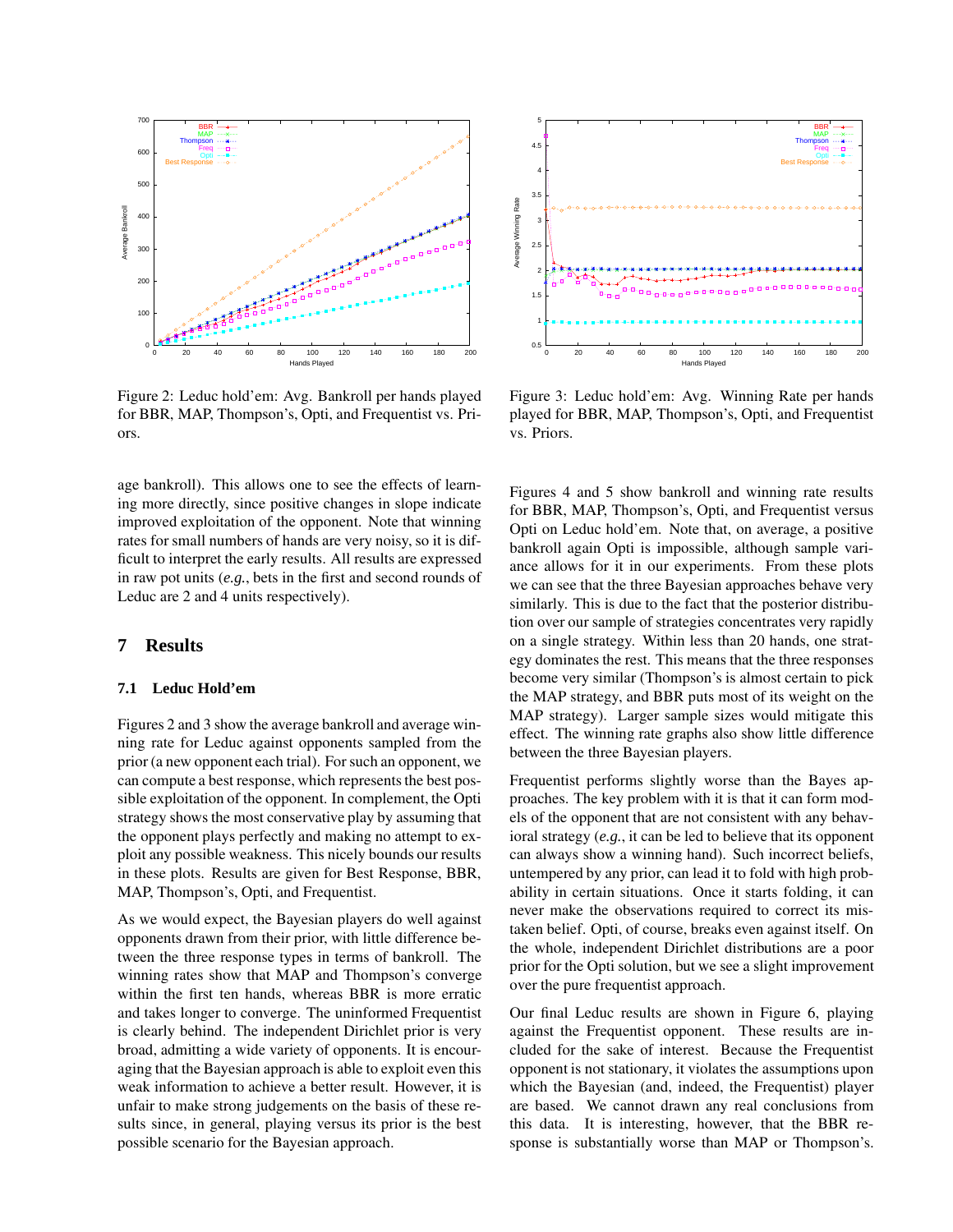

Figure 4: Leduc hold'em: Avg. Bankroll per hands played for BBR, MAP, Thompson's, Opti, and Frequentist vs. Opti.



Figure 5: Leduc hold'em: Avg. Winning Rate per hands played for BBR, MAP, Thompson's, Opti, and Frequentist vs. Opti.

It seems likely that the posterior distribution does not converge quickly against a non-stationary opponent, leading BBR to respond to several differing strategies simulataneously. Because the prior is independent for every information set, these various strategies could be giving radically different advice in many contexts, preventing BBR from generating a focused response. MAP and Thompson's necessarily generate more focused responses. We show winning rates in Figure 7 for the sake of completeness, with the same caveat regarding non-stationarity.

### **7.2 Texas Hold'em**

Figure 8 show bankroll results for Thompson's, Opti, and Frequentist versus opponents sampled from the informed prior for Texas hold'em. Here Thompson's and Frequentist give very similar performance, although there is a small



Figure 6: Leduc hold'em: Avg. Bankroll per hands played for BBR, MAP, Thompson's, and Opti vs. Frequentist.



Figure 7: Leduc hold'em: Avg. Winning Rate per hands played for BBR, MAP, Thompson's, and Opti vs. Frequentist.

advantage to Thompson's late in the run. It is possible that even with the more informed prior, two hundred hands does not provide enough information to effectively concentrate the posterior on good models of the opponent in this larger game. It may be that priors encoding strong correlations between many information sets are required to gain a substantial advantage over the Frequentist approach.

### **8 Conclusion**

This research has presented a Bayesian model for hold'em style poker, fully modelling both game dynamics and opponent strategies. The posterior distribution has been described and several approaches for computing appropriate responses considered. Opponents in both Texas hold'em and Leduc hold'em have been played against using Thompson's sampling for Texas hold'em, and approximate Bayesian best response, MAP, and Thompson's for